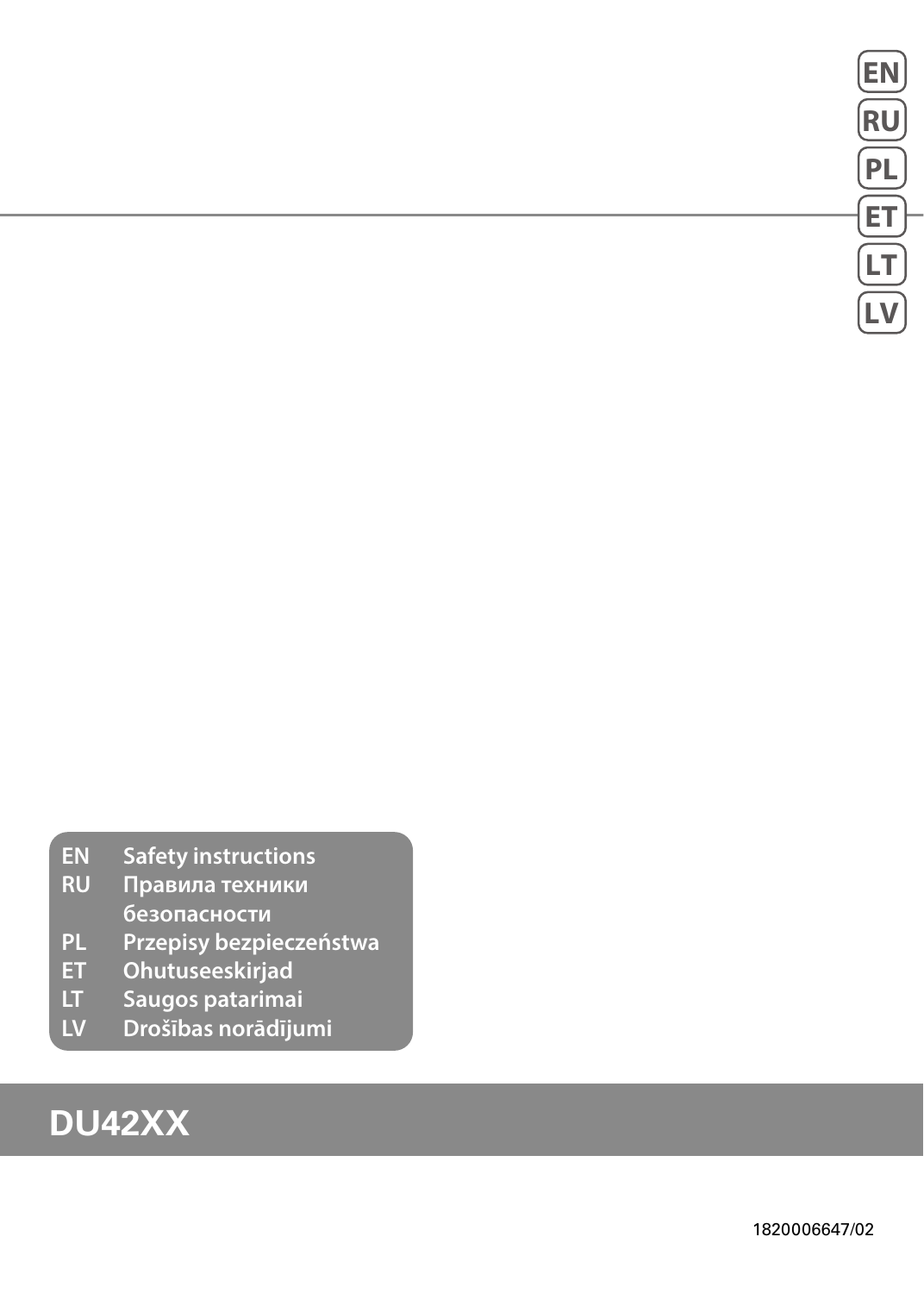For your safety, this appliance complies with all applicable standards and regulations (Low Voltage, Electromagnetic Compatibility, Environmental directives, etc.).

| <b>WARNING</b><br>(Risk of fire)                                                                                               | This unit uses a flammable refrigerant.<br>If refrigerant leaks and comes in contact with fi<br>re or heating part, it will create harmful gas and<br>there is risk of fire. |
|--------------------------------------------------------------------------------------------------------------------------------|------------------------------------------------------------------------------------------------------------------------------------------------------------------------------|
| Read the OPERATING INSTRUCTIONS carefully before operation                                                                     |                                                                                                                                                                              |
| Service personnel are required to carefully read the OPERATING<br><b>INSTRUCTIONS and INSTALLATION MANUAL before operation</b> |                                                                                                                                                                              |
| Further information is available in the OPERATING INSTRUCTIONS,<br><b>INSTALLATION MANUAL, and the like</b>                    |                                                                                                                                                                              |

## **SAFETY INSTRUCTIONS**

## WARNING:

- If the power cord is damaged it must be replaced by the manufacturer, the manufacturer's after-sales service department or a similarly qualified person, to avoid danger.
- Before use, always check that the appliance, plug and power cord are in good condition.
- The device must be used under normal operating conditions as defined in these instructions.
- Switch off and unplug the appliance before filling, cleaning or moving.
- For maintenance and adjustment operations, please refer to the user guide supplied with the manual.

# **For countries subject to European regulations (CE) :**

• This device can be used by children provided that they are at least 8 years old, as well as by people lacking experience and knowledge or whose physical, sensorial or mental abilities

are reduced, if they have been properly trained and duly informed of the risks involved.

- Children should not clean or perform maintenance procedures on the appliance unsupervised.
- Children shall not play with the appliance.

#### **For other countries :**

- This appliance is not intended for use by persons (including children) with reduced physical, sensory or mental capabilities, or lack of experience and knowledge, unless they have been given supervision or instruction concerning use of the appliance by a person responsible for their safety. Children should be supervised to ensure that they do not play with the appliance.
- Regulations on the disposal of oil and cooling agents when the unit is discarded must be respected.
- Do not use your device near inflammable objects and products and generally maintain a minimum distance of 50 cm between your device and all objects (walls, curtains, aerosol cans, etc.)

#### **Specific instructions regarding appliances with R290 gas**

- This appliance contains approximately 0.085 kg of R290 refrigerant gas. The maximum refrigerant charge amount is 0.3 kg; R290 refrigerant gas complies with European environmental directives.
- A surface area greater than 5 m2 (with ceiling height > 2m) is necessary for the installation, use and storage of the appliance
- Stagnation of possible leaks of refrigerant gas in unventilated rooms could lead to fire or an explosion hazard should the refrigerant come in contact with electric heaters, stoves or other sources of ignition.
- Use care when storing the appliance to prevent mechanical faults.
- Only persons authorized by an accredited agency certifying their competence to handle refrigerants in compliance with sector legislation should work on refrigerant circuits.
- Maintenance and repairs requiring the assistance of other qualified personnel must be carried out under the supervision of specialists in the use of inflammable refrigerants.
- Do not use means to accelerate the defrosting process or to clean, other than those recommended by the manufacturer.
- The appliance shall be stored in a room without continuously operating ignition sources (for example: open flames, an operating gas appliance or an operating electric heater)
- Do not pierce or burn.
- Be aware that refrigerants may not contain an odour.

# **PRECAUTIONS OF USE**

This appliance is designed for household use only. It should not be used for industrial applications. The appliance must be installed in accordance with the regulations in force in your country. Do not pull on the power cord or the appliance, even when unplugging it from a wall socket. Always unroll the power cord completely before use.

Do not use the appliance in a dusty room or a location where there is a risk of fire.

Never put objects inside the appliance (e.g. needles, etc.).

Do not use an extension lead.

Never use the appliance in an inclined or horizontal position. Place the appliance on a flat stable surface.

Do not place heavy items or children on top of the appliance. Do not put anything in the tank.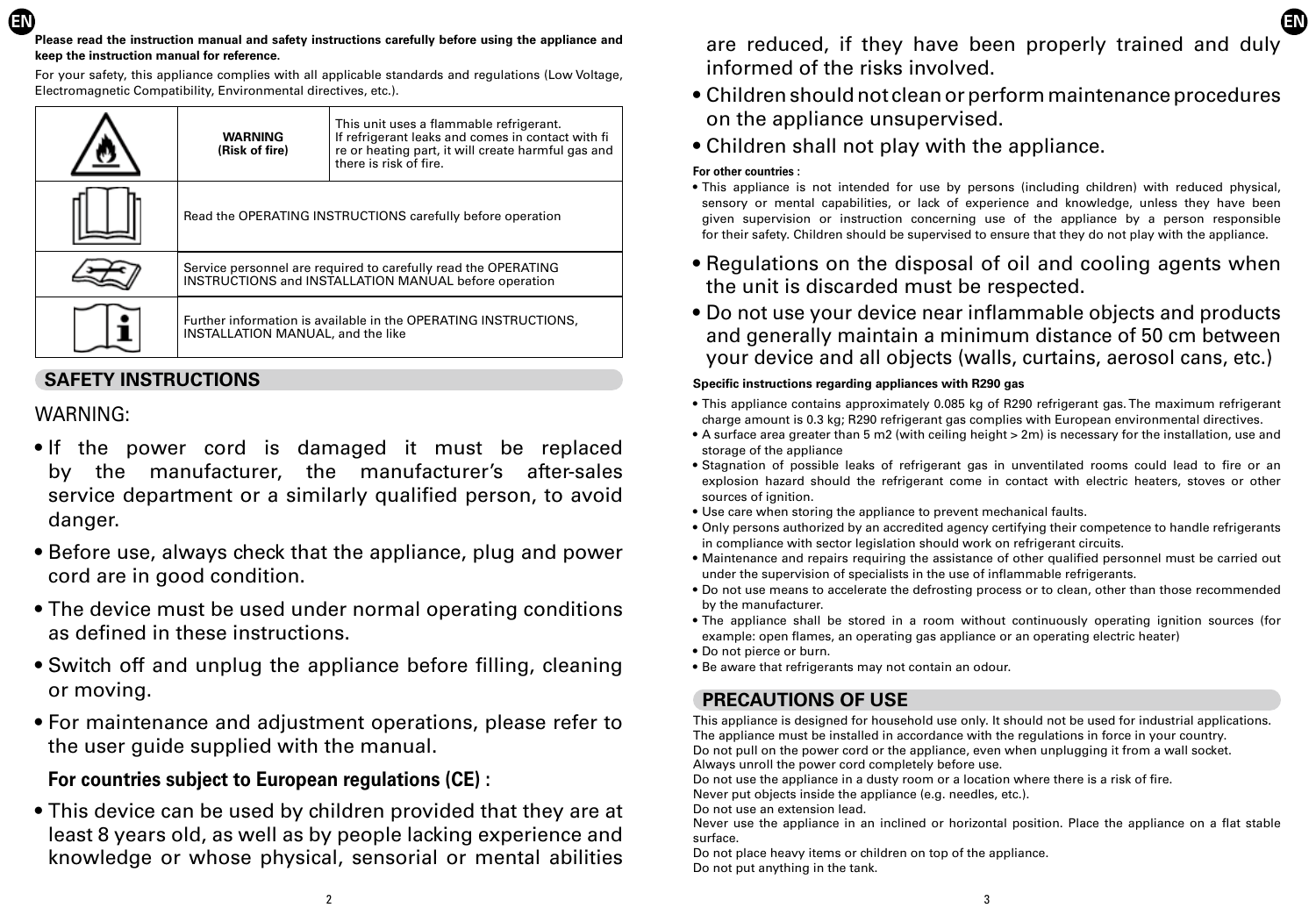Do not cover the appliance.

**EN**

Do not cover the air inlet and/or outlet grills.

Do not touch the appliance with wet hands.

Stop your appliance by using the (A) button before unplugging it.

Do not use the appliance outdoors.

#### **The warranty will be invalidated if damage occurs due to incorrect use.** - TRANSPORTATION

- Empty the reservoir prior to transportation.
- Caution: your device includes a refrigerating compressor; laying the device flat could lead to malfunctions.
- After transportation, do not turn on the appliance for at least one hour before starting it. - STORAGE
- If you do not use the device, it must be placed in a well-ventilated area where the room corresponds to the room area as specified for operation and away from humidity.
- Take care to empty the water reservoir.

# **OPERATING INSTRUCTIONS**

The electrical facilities of the room, as well as the installation and use of the appliance must comply with the standards in force in your country.

Before first use, ensure that the voltage, frequency and power of your appliance are suitable for your electrical supply.

Your device must operate with an earthed power socket. It is a class I appliance. Before switching on your appliance, ensure that:

- The appliance is positioned in accordance with the instructions in this manual;
- The air intake and outlet grills are completely unobstructed;
- The appliance is placed on a stable horizontal surface;
- The floater should move freely in the tank.

Do not place under a clothesline or any other object likely to cause water to fall in the product.

**N.B.:** You are advised to unplug the appliance when not in use.

#### **Replacement of filter :**

Some models are sold with a particle filter. When opening, the filter may emit a temporary slight odour, due to the transport and storage conditions. It cannot be cleaned and re-used. Never wash with water. It is recommended to replace it every year. To get the filter, contact an approved service centre. For optimum performance of the appliance, only use filters provided by Tefal.

## **SHOULD A PROBLEM ARISE**

Never dismantle the appliance yourself. A poorly repaired appliance may be dangerous for the user. Do not use the appliance and contact an Approved Service Centre if:

- The appliance has broken.
- Unit or its power cord is damaged,
- If your appliance does not work properly.

You can find a list of Approved Service Centres on the Tefal international warranty card.

## **HELP PROTECT THE ENVIRONMENT!**

 $\sqrt{\phantom{a}}$  Your appliance contains valuable materials which can be recovered or recycled.<br> $\sqrt{\phantom{a}}$  Leave it at a waste collection point or an approved service centre so that it can

Leave it at a waste collection point or an approved service centre so that it can be disposed of correctly.

**These instructions can also be found on our internet site www.tefal.com**

#### **Перед использованием прибора внимательно прочитайте руководство по эксплуатации и инструкции по технике безопасности. Сохраните руководство по эксплуатации для использования в будущем.**

**RU**

Данный прибор соответствует всем применимым стандартам и нормам безопасности (Директиве по низковольтному оборудованию, Директиве об электромагнитной совместимости, Директиве об охране окружающей среды и т. д.).

| <b>ПРЕДУПРЕЖДЕНИЕ</b><br>(опасность возгорания)                                                                                          | В данном приборе используется горючий хладагент. В<br>случае протечки хладагента и его контакта с огнем или<br>нагревательной частью это приведет к выделению<br>вредного газа и опасности возгорания. |
|------------------------------------------------------------------------------------------------------------------------------------------|--------------------------------------------------------------------------------------------------------------------------------------------------------------------------------------------------------|
| Перед началом работы внимательно прочитайте ИНСТРУКЦИЮ ПО<br><b>ЭКСПЛУАТАЦИИ</b>                                                         |                                                                                                                                                                                                        |
| Обслуживающий персонал должен внимательно ознакомиться с ИНСТРУКЦИЕЙ<br>ПО ЭКСПЛУАТАЦИИ и РУКОВОДСТВОМ ПО УСТАНОВКЕ перед началом работы |                                                                                                                                                                                                        |
| Дополнительную информацию можно найти в ИНСТРУКЦИИ ПО<br>ЭКСПЛУАТАЦИИ, РУКОВОДСТВЕ ПО УСТАНОВКЕ и т. п.                                  |                                                                                                                                                                                                        |

### **ИНСТРУКЦИЯ ПО ТЕХНИКЕ БЕЗОПАСНОСТИ**

### ПРЕДУПРЕЖДЕНИЕ.

- Если кабель питания поврежден, то его замену должен осуществить производитель, его сервисный центр послепродажного обслуживания, или другой квалифицированный специалист во избежание опасности.
- Перед использованием прибора убедитесь, что он сам, вилка и кабель питания находятся в хорошем состоянии.
- Прибор должен использоваться при нормальных условиях эксплуатации, указанных в данной инструкции.
- Выключите прибор и отключите его от электросети перед наполнением, очисткой или перемещением.
- Сведения о техническом обслуживании и настройке см. в руководстве пользователя, прилагаемом к данной инструкции.

### **Информация для стран с действующими европейскими нормами (CE).**

• Данным прибором могут пользоваться дети старше 8 лет, а также люди, у которых отсутствуют соответствующий опыт и знания, или люди с ограниченными физическими, сенсорными или психическими способностями, в случае, если они получили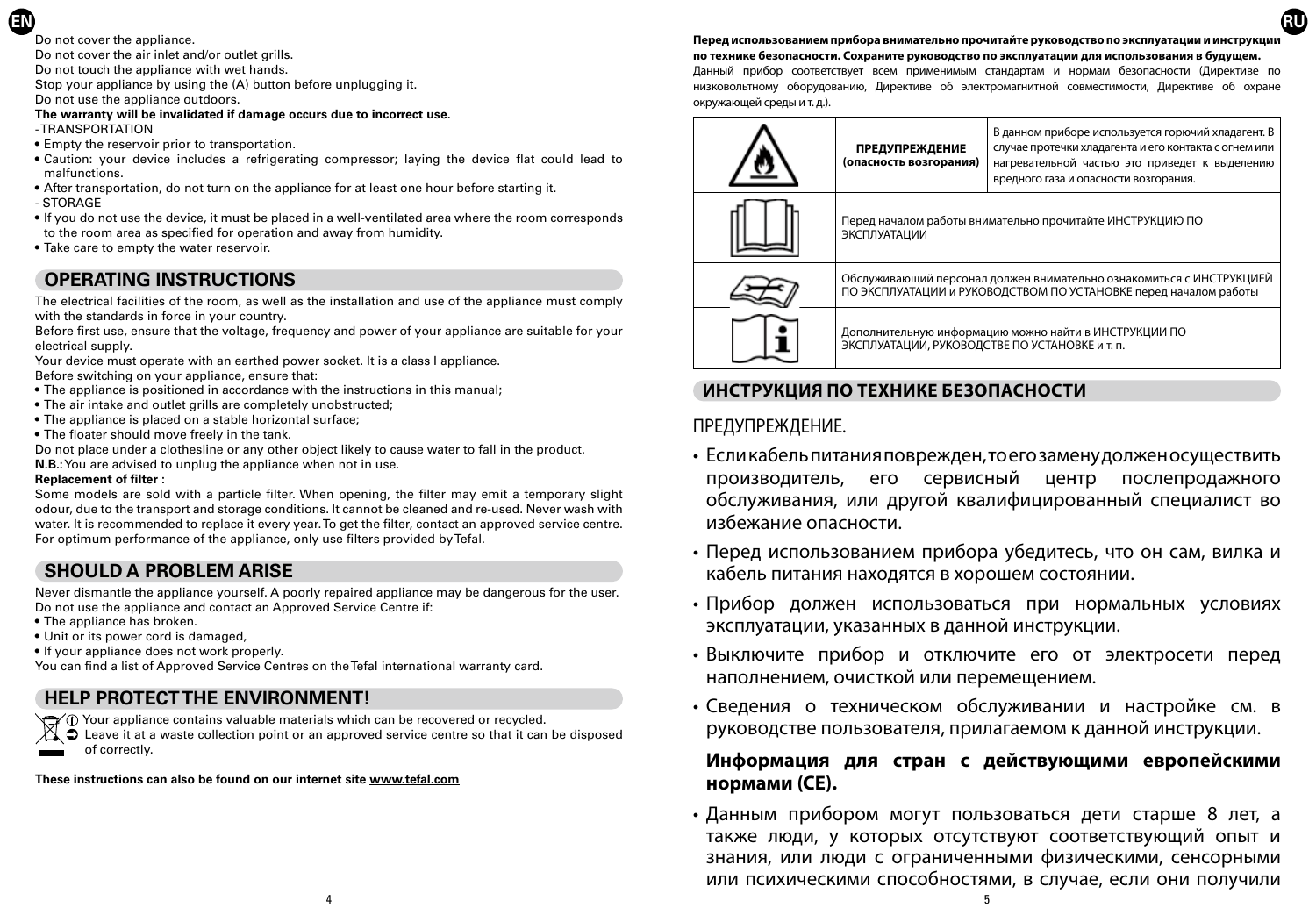инструкции относительно безопасной эксплуатации прибора и осознают риски, связанные с его эксплуатацией.

- Дети не должны выполнять очистку или обслуживание данного прибора без присмотра.
- Не разрешайте детям играть с прибором.

#### **Для других стран:**

- Эксплуатация прибора лицами (включая детей) с ограниченными физическими, сенсорными или умственными способностями, а также лицами, которые не обладают достаточным опытом и знаниями, допускается только при условии, что они находятся под наблюдением или были обучены правилам использования прибора лицом, ответственным за их безопасность. Следите, чтобы дети не играли с прибором.
- При утилизации масла и хладагента необходимо соблюдать соответствующие правила.
- Не используйте прибор вблизи легковоспламеняющихся предметов и продуктов. Расстояние между прибором и другими предметами (стенами, шторами, аэрозольными баллончиками и т. д.) должно составлять не менее 50 см.

#### **Специальные инструкции по работе с приборами с газом R290 (пропан)**

- Данный прибор содержит приблизительно 0,085 кг газообразного хладагента R290. Максимальный объем заправки хладагента составляет 0,3 кг; газообразный хладагент R290 соответствует европейским экологическим директивам.
- Для установки, эксплуатации и хранения прибора требуется площадь поверхности более 5 м2 (высота потолка > 2 м).
- Утечка хладагента в невентилируемых помещениях может привести к пожару или взрыву в случае контакта хладагента с электрическими нагревателями, плитами или другими источниками возможного возгорания.
- При хранении прибора соблюдайте осторожность во избежание механических неисправностей.
- Для работы с контурами хладагента допускаются только лица, уполномоченные аккредитованным органом, сертифицирующим их компетентность в отношении работы с хладагентами в соответствии с законодательством страны.
- Техническое обслуживание и ремонт, требующие помощи другого квалифицированного персонала, должны выполняться под руководством специалистов по использованию легковоспламеняющихся хладагентов.
- Не используйте средства для ускорения процесса размораживания или очистки, отличные от рекомендованных производителем.
- Прибор должен храниться в помещении без постоянно работающих источников нагрева (например, открытого пламени, работающего газового прибора или работающего электрического нагревателя).
- Не прокалывайте прибор и не поджигайте.
- Имейте в виду, что хладагенты могут не иметь запаха.

## **МЕРЫ ПРЕДОСТОРОЖНОСТИ ПРИ ИСПОЛЬЗОВАНИИ**

Прибор предназначен только для домашнего использования. Его нельзя использовать в промышленных целях.

Прибор должен устанавливаться в соответствии с действующими нормами в вашей стране.

Не тяните за кабель питания или за прибор, даже при отключении прибора от розетки электросети. Перед использованием всегда полностью разматывайте кабель питания.

Не используйте прибор в пыльных помещениях или в местах, где существует опасность возгорания.

Запрещается помещать в прибор предметы (например, иглы и т. д.).

Не используйте удлинители.

Запрещается использовать прибор в наклонном или горизонтальном положении. Прибор необходимо устанавливать на ровную,

устойчивую поверхность.

Не кладите на прибор детей или тяжелые предметы.

Не помещайте ничего в резервуар. Не накрывайте прибор.

Не закрывайте решетки воздухозаборного и/или выпускного отверстия.

Не прикасайтесь к прибору мокрыми руками.

Перед отключением прибора от сети выключите его с помощью кнопки (A).

Не используйте прибор вне помещения.

#### **При повреждении прибора в результате неправильного использования гарантия аннулируется.**

- ТРАНСПОРТИРОВКА
- Слейте жидкость из резервуара перед транспортировкой прибора.
- Осторожно! Прибор оснащен компрессором с хладагентом; горизонтальное положение устройства может привести к неисправностям.
- После транспортировки не включайте прибор минимум в течение часа.
- ХРАНЕНИЕ
- Если прибор не используется, он должен находиться в хорошо проветриваемом помещении, которое соответствует требованиям к эксплуатации, и находиться вдали от влаги.
- Слейте воду из резервуара.

## **ИНСТРУКЦИИ ПО ЭКСПЛУАТАЦИИ**

Электрооборудование помещения, а также установка и эксплуатация прибора должны соответствовать стандартам, действующим в вашей стране.

Перед первым использованием убедитесь, что напряжение, частота и мощность прибора соответствуют параметрам электросети.

Прибор должен быть подключен к заземленной электрической розетке. Это прибор класса I.

Перед включением прибора убедитесь, что:

- Прибор расположен в соответствии с инструкциями, приведенными в данном руководстве;
- Воздухозаборные и выпускные решетки не засорены;
- Прибор установлен на устойчивой горизонтальной поверхности;
- В резервуаре должен свободно перемещаться поплавок.

Не размещайте прибор под веревкой для белья или другими предметами, которые могут привести к попаданию воды в прибор.

**Примечание.** Рекомендуется отключать прибор от сети, когда он не используется.

#### **Замена фильтра.**

Некоторые модели поставляются с фильтром тонкой очистки. При открытии упаковки фильтр может временно издавать легкий запах, что обусловлено условиями транспортировки и хранения. Его нельзя очистить и использовать повторно. Запрещается мыть фильтр водой. Рекомендуется менять фильтр каждые 12 месяцев. Для приобретения фильтра свяжитесь, пожалуйста, с нашим авторизованным сервисным центром. Для оптимальной работы прибора используйте только фильтры производства Tefal.

### **ЕСЛИ ВОЗНИКЛИ НЕПОЛАДКИ**

Никогда не разбирайте прибор самостоятельно. Неправильно отремонтированный прибор может представлять опасность для пользователя.

Не используйте прибор и обратитесь в авторизованный сервисный центр, если:

- прибор сломан;
- прибор или его кабель питания повреждены;
- если прибор не работает должным образом.

Список авторизованных сервисных центров можно найти в международной гарантийной карте TEFAL.

## **ПОМОГИТЕ ЗАЩИТИТЬ ОКРУЖАЮЩУЮ СРЕДУ!**

Прибор содержит материалы, пригодные для переработки и вторичного использования.

Сдайте его в пункт сбора отходов или в авторизованный сервисный центр, чтобы убедиться в его должной утилизации.

#### **Эти инструкции также можно найти на нашем веб-сайте по адресу www.tefal.com**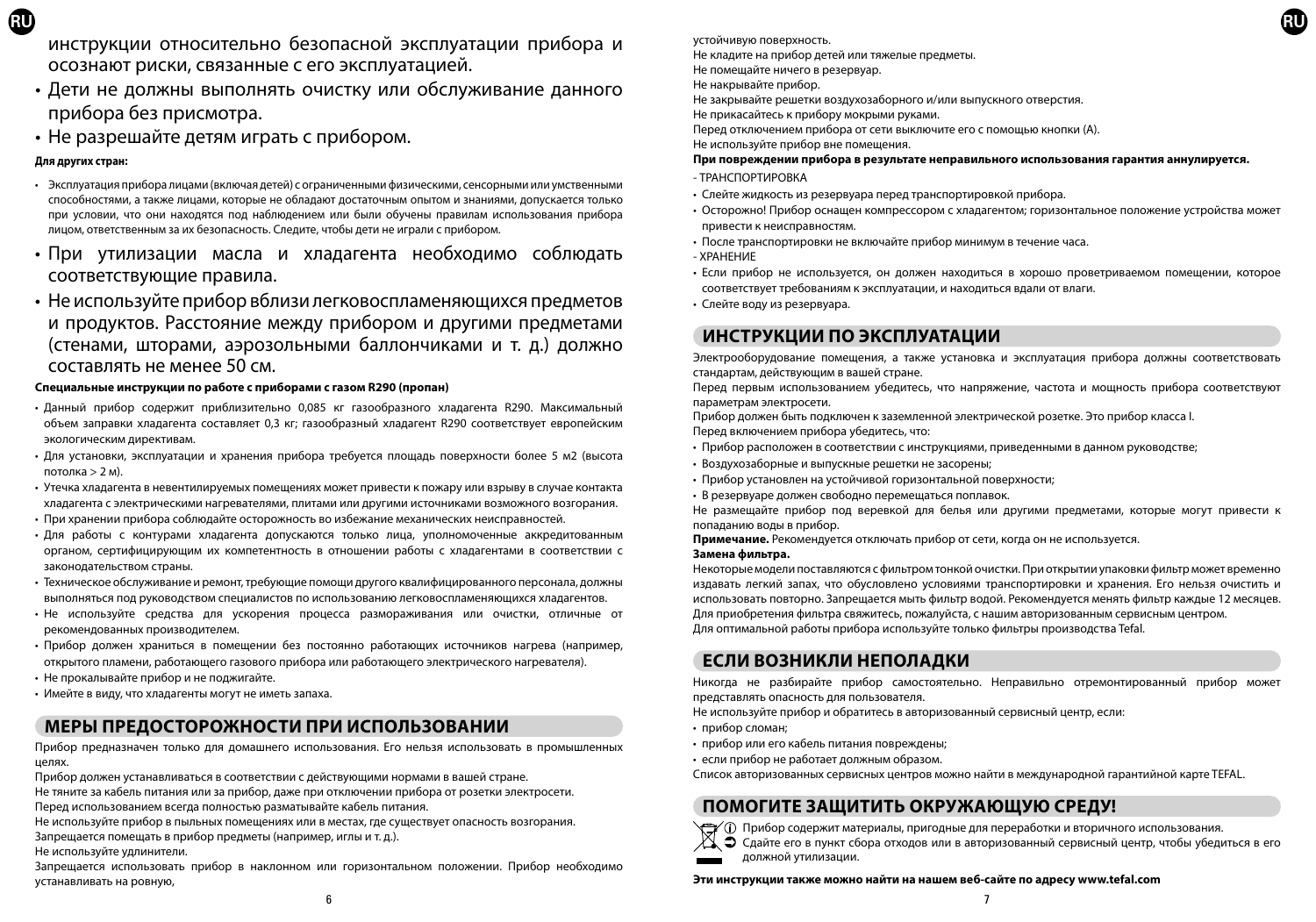**PL PL Przed rozpoczęciem korzystania z urządzenia należy dokładnie zapoznać się z instrukcją obsługi i instrukcjami dotyczącymi bezpieczeństwa. Instrukcję obsługi należy zachować jako źródło informacji.**

Aby zapewnić bezpieczeństwo użytkownika, urządzenie spełnia wszystkie stosowne dyrektywy i rozporządzenia (niskiego napięcia, kompatybilności elektromagnetycznej, środowiska itp.).

| <b>OSTRZEŻENIE</b><br>(ryzyko pożaru)                                                                                                     | W urządzeniu stosuje się łatwopalny czynnik<br>chłodniczy. Wyciek czynnika chłodniczego i jego<br>kontakt z częścią grzejnąlub elementem grzejnym<br>może spowodować powstanie szkodliwego gazu i<br>ryzyko pożaru. |
|-------------------------------------------------------------------------------------------------------------------------------------------|---------------------------------------------------------------------------------------------------------------------------------------------------------------------------------------------------------------------|
| Przed przystąpieniem do pracy należy dokładnie zapoznać się z INSTRUKCJĄ<br>OBSŁUGI                                                       |                                                                                                                                                                                                                     |
| Przed rozpoczęciem pracy personel serwisowy jest zobowiązany do dokładnego<br>zapoznania się z INSTRUKCJĄ OBSŁUGI I INSTRUKCJĄ INSTALACJI |                                                                                                                                                                                                                     |
| Więcej informacji znajduje się w INSTRUKCJI OBSŁUGI,<br>INSTRUKCJI INSTALACJI itp.                                                        |                                                                                                                                                                                                                     |

### **INSTRUKCJE BEZPIECZEŃSTWA**

### OSTRZEŻENIE!

- Aby uniknąć niebezpieczeństwa w przypadku uszkodzenia przewodu zasilającego, jego wymiany powinien dokonać producent, dział serwisu posprzedażowego producenta lub odpowiednio wykwalifikowana osoba.
- Przed użyciem zawsze należy sprawdzić dobry stan techniczny urządzenia, wtyczki i przewodu zasilającego.
- urządzenie należy obsługiwać w normalnych warunkach pracy według poniższych instrukcji.
- przed rozpoczęciem napełnienia, czyszczenia lub przenoszenia urządzenia należy je wyłączyć i wyjąć wtyczkę z gniazdka elektrycznego.
- Aby przeprowadzić czynności konserwacyjne lub zmienić ustawienia urządzenia, należy skorzystać z przewodnika użytkownika dołączonego do urządzenia.

## **Dotyczy krajów podlegających rozporządzeniom Unii Europejskiej (CE):**

• dzieci powyżej 8 roku życia, osoby bez doświadczenia i wiedzy, lub osoby o ograniczonych zdolnościach fizycznych, czuciowych lub psychicznych mogą korzystać z urządzenia pod warunkiem, e

zostały odpowiednio przeszkolone i należycie poinformowane o zagrożeniach.

- Dzieci nie powinny czyścić urządzenia ani wykonywać przy nim innych prac konserwacyjnych.
- Dzieci nie mogą bawić się urządzeniem.

#### **W przypadku innych krajów:**

- Urządzenie nie powinno być używane przez osoby (w tym dzieci) o ograniczeniach fizycznych, czuciowych lub psychicznych, ani osoby bez odpowiedniego doświadczenia lub wiedzy, chyba że opiekun odpowiedzialny za ich bezpieczeństwo nadzoruje wykonywane przez nie czynności lub poinstruował je wcześniej na temat obsługi urządzenia. Nie zezwalać dzieciom na zabawę urządzeniem.
- W przypadku utylizacji urządzenia należy przestrzegać przepisów dotyczących utylizacji oleju i chłodziwa.
- Nie należy używać urządzenia w pobliżu łatwopalnych przedmiotów i produktów i należy zachować minimalną odległość 50 cm między urządzeniem a pozostałymi elementami (cianami, zasłonami, pojemnikami itp.)

#### **Szczegółowe instrukcje dotyczące urządzeń z gazem R290**

- urządzenie zawiera około 0,085 kg czynnika chłodniczego R290. Maksymalna ilość czynnika chłodniczego
- wynosi 0,3 kg; gaz chłodniczy R290 jest zgodny z europejskimi dyrektywami dotyczącymi ochrony środowiska.
- Instalacja, użytkowanie i przechowywanie urządzenia wymaga powierzchni większej niż 5 m2 (wysokość sufitu > 2 m)
- Stagnacja ewentualnych wycieków czynnika chłodniczego w pomieszczeniach niewentylowanych może doprowadzić do pożaru lub wybuchu w przypadku kontaktu czynnika chłodniczego z grzejnikami elektrycznymi, piecami lub innymi źródłami zapłonu.
- Podczas przechowywania urządzenia należy zachować ostrożność, aby zapobiec uszkodzeniom mechanicznym.
- Przy obwodach chłodniczych powinny pracować wyłącznie osoby upoważnione przez akredytowaną agencję poświadczającą ich kwalifikacje w zakresie obsługi czynników chłodniczych zgodnie z przepisami w branży.
- Konserwacja i naprawy wymagające pomocy innego wykwalifikowanego personelu należy prowadzić pod nadzorem specjalistów w zakresie stosowania łatwopalnych czynników chłodniczych.
- Nie należy używać środków do przyspieszenia procesu rozmrażania lub do czyszczenia, innych niż zalecane przez producenta.
- Urządzenie należy przechowywać w pomieszczeniu, w którym na stałe nie stosuje się źródeł zapłonu (np. otwartego ognia, włączonych urządzeń gazowych lub włączonych podgrzewaczy elektrycznych)
- nie wolno przebijać ani palić.
- Należy pamiętać, że czynniki chłodnicze nie muszą mieć zapachu.

# **ŚRODKI OSTROŻNOŚCI DOTYCZĄCE UŻYTKOWANIA**

Urządzenie jest przeznaczone wyłącznie do użytku w gospodarstwie domowym. Nie należy go stosować w celach przemysłowych.

Urządzenie należy zainstalować zgodnie z przepisami obowiązującymi w danym kraju.

Nie należy ciągnąć za przewód zasilający ani za urządzenie, nawet po odłączeniu go od gniazdka elektrycznego. Przed użyciem zawsze należy całkowicie rozwinąć przewód zasilający.

Nie używać urządzenia w zakurzonych pomieszczeniach lub w miejscach, w których istnieje ryzyko pożaru. Nigdy nie wkładać do urządzenia niepożądanych przedmiotów (np. igieł itp.).

Nie używać przedłużacza.

Nigdy nie używać urządzenia w pozycji nachylonej lub poziomej. Urządzenie ustawić na płaskiej, stabilnej powierzchni.

Nie stawiać ciężkich przedmiotów ani dzieci na urządzeniu. Nie wkładać żadnych przedmiotów do zbiornika."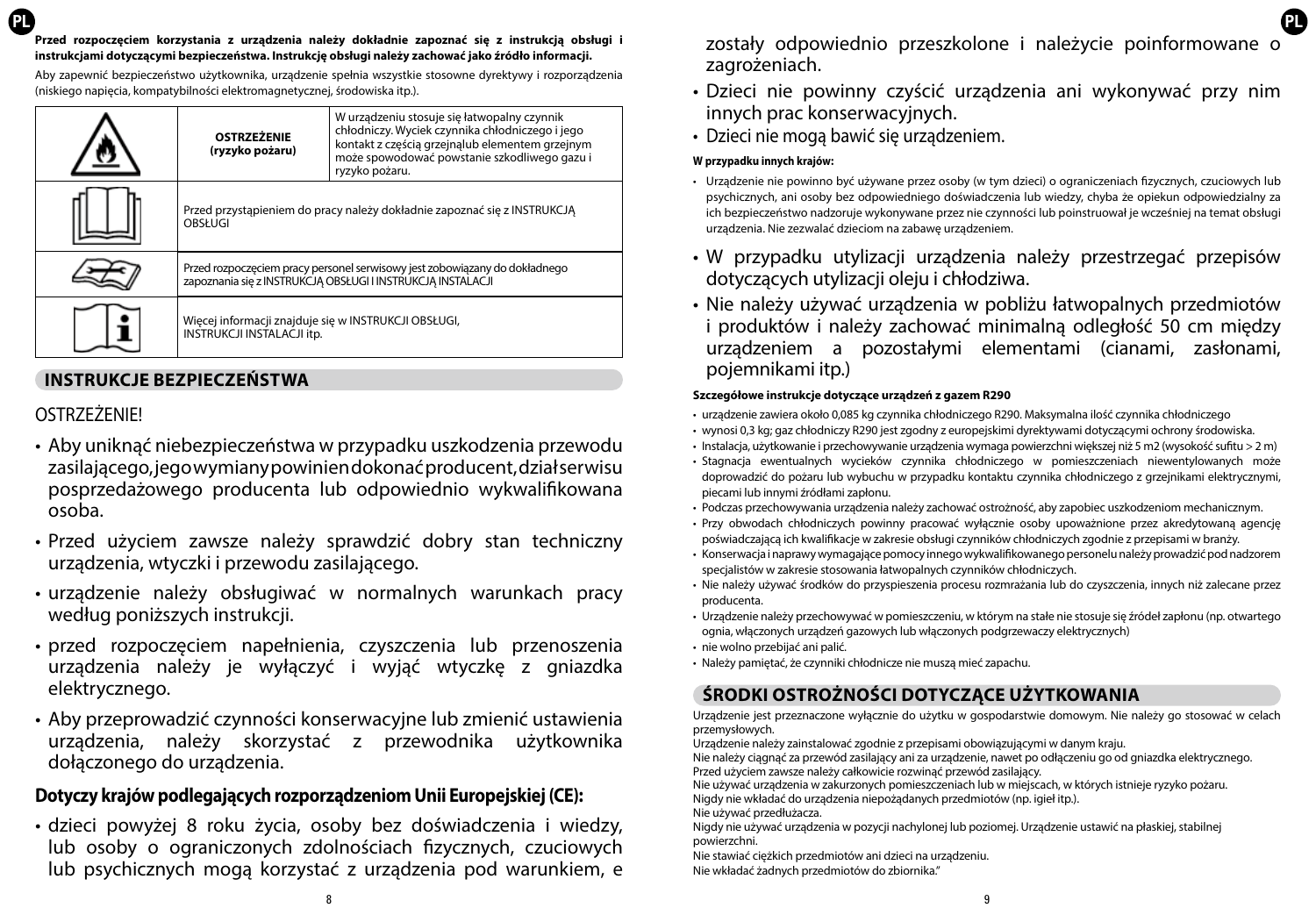### **PL**

"Nie przykrywać urządzenia.

Nie zakrywać kratek wlotu i/lub wylotu powietrza.

Nie dotykać urządzenia mokrymi rękami.

Przed odłączeniem urządzenia wyłączyć je za pomocą przycisku (A).

Nie używać urządzenia na zewnątrz.

**Gwarancja traci ważność w przypadku uszkodzenia spowodowanego nieprawidłowym użyciem.** – TRANSPORT

- Przed transportem opróżnić zbiornik.
- Uwaga: Urządzenie zawiera sprężarkę chłodniczą; ułożenie urządzenia w poziomej pozycji może prowadzić do usterek.
- Po zakończeniu transportu nie włączać urządzenia przez co najmniej godzinę.
- PRZECHOWYWANIE
- Jeśli urządzenie nie jest używane, należy je umieścić w dobrze wentylowanej przestrzeni zgodnej ze specyfikacją użytkową, z dala od wilgoci.
- Należy pamiętać o opróżnieniu zbiornika wody.

## **INSTRUKCJA OBSŁUGI**

Urządzenia elektryczne w miejscu pracy urządzenia, a także jego instalacja i użytkowanie muszą być zgodne z normami obowiązującymi w danym kraju.

Przed pierwszym użyciem upewnić się, że napięcie, częstotliwość i moc urządzenia odpowiadają źródłowi zasilania. Gniazdo zasilania urządzenia musi być uziemione. Urządzenie klasy I.

Przed włączeniem urządzenia należy upewnić się, że:

- urządzenie jest ustawione zgodnie z instrukciami zawartymi w niniejszej instrukcji;
- kratki wlotu i wylotu powietrza są całkowicie drożne;
- urządzenie jest umieszczone na stabilnej, poziomej powierzchni;
- pływak swobodnie porusza się w zbiorniku.
- Nie umieszczać urządzenia pod suszącymi się ubraniami lub innymi przedmiotami, które mogłyby spowodować kapanie wody na produkt.
- **UWAGA:** Jeśli urządzenie nie jest używane, zaleca się odłączyć je od zasilania.

#### **Wymiana filtra:**

Niektóre modele obejmują filtr cząstek stałych. Podczas otwierania filtr może chwilowo wydzielać nieznaczny zapach z powodowany warunkami transportu i przechowywania. Nie należy go czyścić ani ponownie używać. Nigdy nie należy myć go wodą. Zaleca się wymianę każdego roku.

W celu nabycia filtra należy skontaktować się z autoryzowanym punktem serwisowym.

Aby zapewnić optymalne działanie urządzenia, należy używać wyłącznie filtrów firmy Tefal.

### **W RAZIE WYSTĄPIENIA PROBLEMU**

Nigdy nie należy samodzielnie demontować urządzenia. Nieprawidłowo naprawione urządzenie może być niebezpieczne dla użytkownika.

- Nie korzystać z urządzenia i skontaktować się z upoważnionym punktem serwisowym w przypadku: • uszkodzenia urządzenia,
- uszkodzenia jednostki lub jej przewodu zasilającego,
- nieprawidłowego działania urządzenia.

Listę zatwierdzonych centrów serwisowych można znaleźć w międzynarodowej karcie GWARANCYJNEJ TEFAL."

### **POMÓŻ W OCHRONIE ŚRODOWSIKA!**

- Urządzenie zawiera wartościowe materiały, które można odzyskać lub poddać recyklingowi.<br>N → Urządzenie zostawić w lokalnym punkcie zbiórki odpadów komunalnych lub w unoważnior
	- Urządzenie zostawić w lokalnym punkcie zbiórki odpadów komunalnych lub w upoważnionym punkcie serwisowym, gdzie zostanie ono odpowiednio zutylizowane..

**Instrukcje te można również znaleźć na naszej stronie internetowej www.tefal.com**

#### **Enne seadme kasutamist lugege hoolikalt läbi kasutusjuhend ja ohutusjuhised ning hoidke kasutusjuhend alles.**

**ET**

Teie ohutuse tagamiseks vastab see seade kõigile kohaldatavatele standarditele ja määrustele (madalpinge, elektromagnetiline ühilduvus, keskkonnadirektiivid jne).

| <b>HOIATUS</b><br>(tuleoht)                                                                          | Selles seadmes kasutatakse tuleohtlikku<br>jahutusainet. Kui jahutusaine lekib ja puutub<br>kokku tule või kütteosaga, tekitab see kahjuliku<br>gaasi ja tulekahjuohu. |
|------------------------------------------------------------------------------------------------------|------------------------------------------------------------------------------------------------------------------------------------------------------------------------|
| Lugege KASUTUSJUHEND enne kasutamist hoolikalt läbi                                                  |                                                                                                                                                                        |
| Hoolduspersonal peab enne töö alustamist hoolikalt läbi lugema<br>KASUTUSJUHENDI ja PAIGALDUSJUHENDI |                                                                                                                                                                        |
| Lisateavet leiate KASUTUSJUHENDIST, PAIGALDUSJUHENDIST ims<br>dokumentidest                          |                                                                                                                                                                        |

### **OHUTUSJUHISED**

## HOIATUS!

- Kahjustatud toitejuhtme peab võimalike ohtude vältimiseks välja vahetama seadme tootja, tema järelteenindusettevõte või mõni sama kvalifikatsiooniga isik.
- Enne kasutamist veenduge alati, et seade, pistik ja toitejuhe oleksid heas seisukorras.
- Seadet tuleb kasutada tavalistes töötingimustes, nagu on määratletud käesolevas juhendis.
- Enne täitmist, puhastamist või liigutamist lülitage seade välja ja lahutage pistik pistikupesast.
- Hooldus- ja reguleerimistoimingute kirjeldused leiate juhendiga kaasas olevast kasutaja käsiraamatust.

### **Riikidele, kus kohaldatakse Euroopa määruseid (CE).**

• Seda seadet võivad kasutada vähemalt 8-aastased lapsed, ilma kogemuste ja teadmisteta inimesed ning piiratud füüsiliste, sensoorsete ja vaimsete võimetega inimesed, kui neid on nõuetekohaselt koolitatud ja kaasnevatest riskidest teavitatud.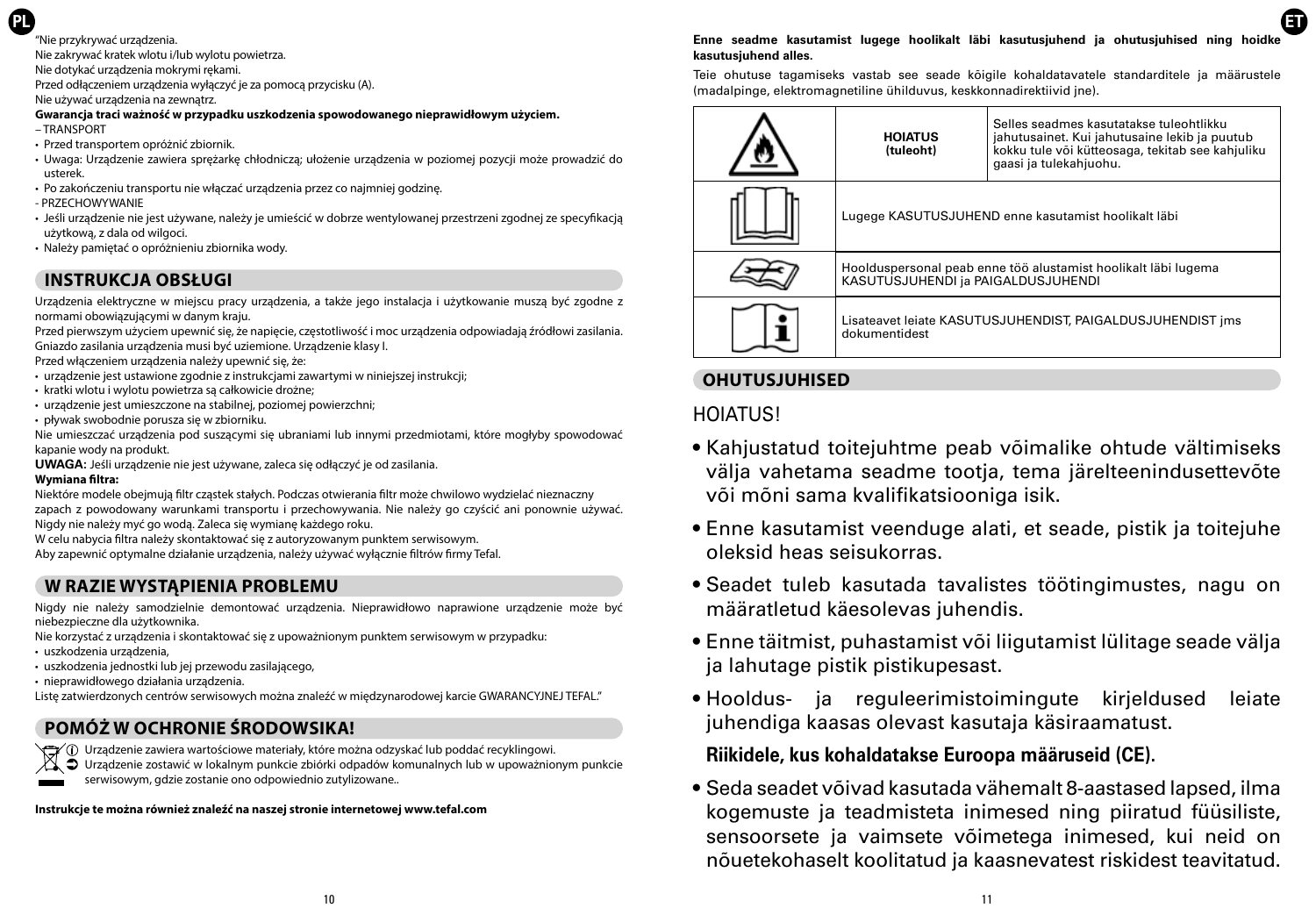- 
- **ET ET** • Ilma järelevalveta ei tohi lasped seadet puhastada ega hooldada.
	- Lapsed ei tohi seadmega mängida.

#### **Teistele riikidele.**

- See seade ei ole mõeldud kasutamiseks inimestele (sh lastele), kelle füüsilised, sensoorsed või vaimsed võimed on piiratud või kellel puuduvad vastavad kogemused ja teadmised, välja arvatud juhul, kui nad teevad seda nende ohutuse eest vastutava isiku järelevalve või juhendamise all. Tuleb jälgida, et lapsed seadmega ei mängiks.
- Seadme kasutuselt kõrvaldamisel tuleb järgida õlide ja jahutusainete utiliseerimise eeskirju.
- Ärge kasutage seadet kergestisüttivate esemete ja toodete läheduses ning hoidke seadme ja kõigi esemete või objektide (seinad, kardinad, pihustipurgid jne) vahel vähemalt 50 cm vahemaad.

#### **Erijuhised R290 gaasi kasutavate seadmete kohta**

- See seade sisaldab ligikaudu 0,085 kg jahutusgaasi R290. Jahutusaine maksimaalne laadimiskogus on 0,3 kg; jahutusgaas R290 vastab Euroopa keskkonnadirektiividele.
- Seadme paigaldamiseks, kasutamiseks ja hoiustamiseks vajalik pindala on üle 5 m2 (lae kõrgus > 2 m)
- Võimalike lekete korral ventileerimata ruumi kogunev jahutusgaas võib kokkupuutel elektriliste kütteseadmete, ahjude või muude süüteallikatega põhjustada tulekahju või plahvatusohu.
- Seadme hoiustamisel olge ettevaatlik, et vältida mehaaniliste vigade teket.
- Jahutusaine kontuuridega tohivad töötada vaid isikud, kellel on akrediteeritud asutuse antud tunnistus, mis tõendab nende pädevust jahutusainete käitlemisel kooskõlas valdkonda reguleerivate õigusaktidega.
- Muu kvalifitseeritud personali abi vajavad hooldus- ja remonditööd tuleb läbi viia kergestisüttivate jahutusainete kasutamise spetsialistide järelevalve all.
- Ärge kasutage mingisuguseid muid sulamist või puhastamist kiirendavaid vahendeid või meetmeid peale nende, mida tootja soovitab.
- Seadet tuleb hoida ruumis, kus ei kasutata pidevalt töötavaid süüteallikaid (nt lahtine leek, töötav gaasiseade või elektriline kütteseade)
- Ärge torgake läbi ega põletage.
- Arvestage, et jahutusained võivad olla lõhnatud.

## **ETTEVAATUSABINÕUD KASUTAMISEL**

See seade on mõeldud ainult koduseks kasutuseks. Seda ei tohi kasutada tööstuslikul eesmärgil. Seade tuleb paigaldada kooskõlas teie riigis kehtivate eeskirjadega.

Ärge tõmmake toitejuhet ega seadet, ka mitte seinakontaktist lahutamisel.

Enne kasutamist kerige toitejuhe alati täielikult lahti.

Ärge kasutage seadet tolmuses või tuleohtlikus kohas.

Ärge kunagi asetage seadme sisse esemeid (nt nõelu jms).

Ärge kasutage pikendusjuhet.

Ärge kasutage seadet kunagi kallutatud või horisontaalses asendis. Asetage seade tasasele ja stabiilsele pinnale.

Ärge asetage seadme peale raskeid esemeid ega pange lapsi seadme peale istuma.

- Ärge pange midagi paaki.
- Ärge katke seadet kinni.

Ärge katke kinni õhu sissevõtu- ja väljalaskeavasid. Ärge puudutage seadet märgade kätega.

Enne pistiku lahutamist seinakontaktist seisake seade nupu (A) abil.

Ärge kasutage seadet välistingimustes.

- **Valest kasutusest tingitud kahjustuste korral kaotab garantii kehtivuse.**
- TRANSPORTIMINE
- Enne transportimist tühjendage paak.
- Ettevaatust! Teie seadmel on külmutuskompressor; seadme pikali asetamine võib põhjustada rikkeid.
- Pärast transportimist ärge lülitage seadet sisse vähemalt tund aega enne käivitamist. - HOIUSTAMINE
- Kui te seadet ei kasuta, tuleb see asetada hästi ventileeritud kohta, mille pindala vastab seadme kasutamistingimustele ja kus ei ole niiskust.
- Tühjendage kindlasti veemahuti.

### **KASUTUSJUHEND**

Ruumi elektrisüsteemid ning seadme paigaldamine ja kasutamine peavad vastama teie riigis kehtivatele standarditele.

Enne esmakordset kasutamist veenduge, et seadme pinge, sagedus ja võimsus vastaksid teie vooluallika näitajatele.

Seade tuleb ühendada maandatud pistikupessa. See on I klassi seade. Enne seadme sisselülitamist veenduge, et:

• seade oleks paigutatud vastavalt käesoleva juhendi juhistele;

- õhu sissevõtu- ja väljalaskeavade ees poleks mingisuguseid takistusi;
- seade oleks asetatud stabiilsele horisontaalsele pinnale;
- ujuk liiguks paagis vabalt.

Ärge asetage seadet pesunööri või mõne muu objekti alla, millelt võiks vett seadme peale tilkuda või langeda.

**NB!** Kui seadet ei kasutata, on soovitatav see vooluallikast lahutada.

#### **Filtri vahetamine**

Mõned mudelid müüakse kübemefiltriga. Avamisel võib filter ajutiselt eritada kerget lõhna, see on tingitud transpordi- ja hoiustamistingimustest. Seda ei saa puhastada ega uuesti kasutada. Ärge kunagi peske veega. Soovitame seda vahetada iga aasta. Filtri saamiseks pöörduge palun kasutajatoe poole.

Seadme optimaalseks toimimiseks kasutage ainult Tefal filtreid.

### **PROBLEEMI ILMNEMISE KORRAL**

Ärge kunagi ise seadet lahti võtke. Halvasti parandatud seade võib olla kasutajale ohtlik.

Lõpetage seadme kasutamine ja võtke ühendust kinnitatud teeninduskeskusega järgmistel juhtudel.

- Kui seade on katki läinud.
- Kui seade või selle toitejuhe on kahjustada saanud
- Kui seade ei tööta korralikult.

Kinnitatud teeninduskeskuste loendi leiate TEFAL rahvusvaheliselt garantiikaardilt.

### **AIDAKE KAITSTA KESKKONDA!**

Teie seade sisaldab väärtuslikke materjale, mida saab taaskasutada või ümber töödelda.

Viige seade kohalikku jäätmekogumispunkti või kinnitatud teeninduskeskusesse, kus see nõuetekohaselt utiliseeritakse.

**Need juhised leiate ka meie veebilehelt www.tefal.com**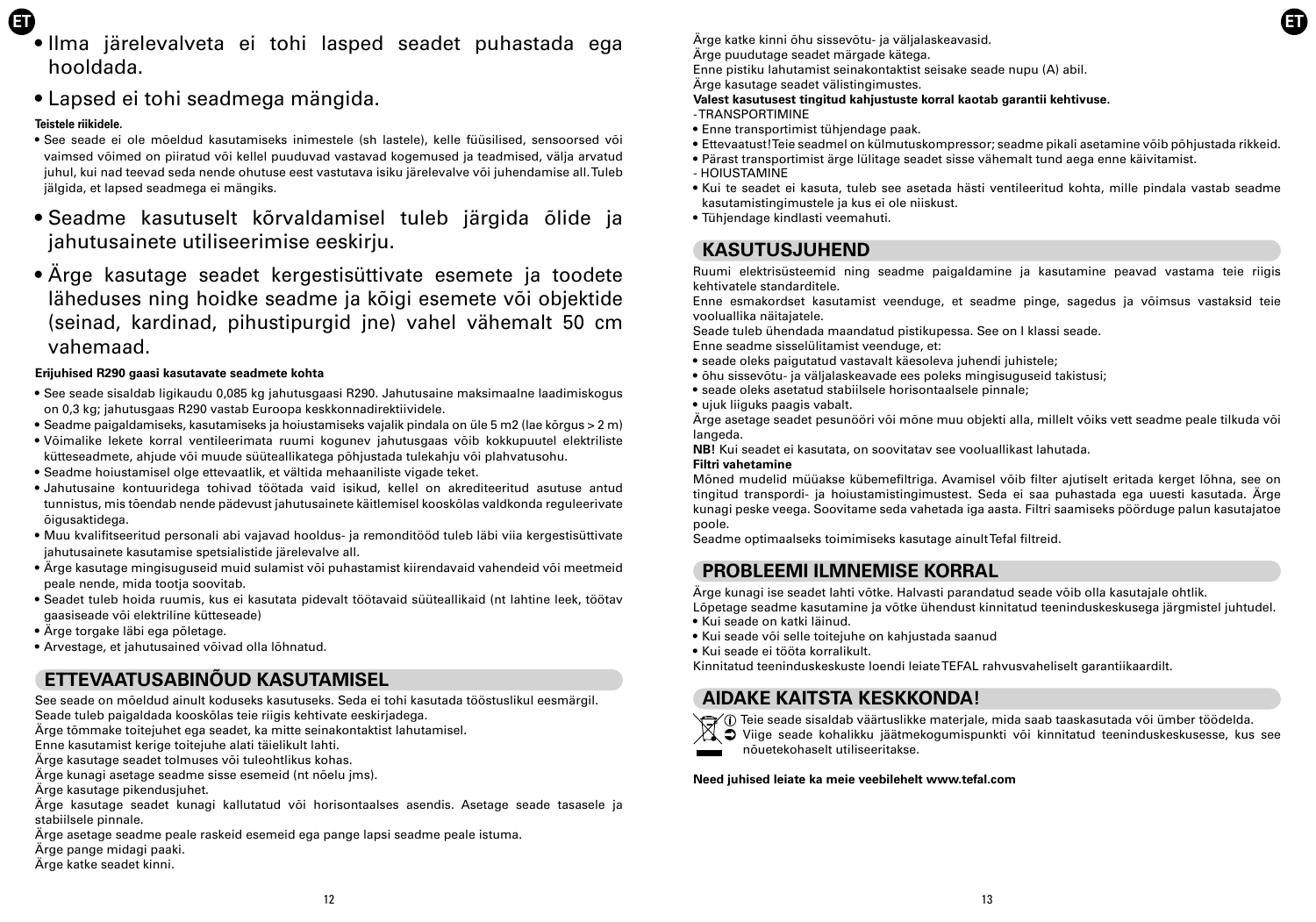#### **LT LT Prieš naudodami prietaisą, atidžiai perskaitykite naudojimo instrukciją (pasilikite ją, jei prireiktų ateityje) ir saugos nurodymus.**

Dėl jūsų saugumo šis prietaisas atitinka visus galiojančius standartus ir teisės aktus (žemos įtampos, elektromagnetinio suderinamumo, aplinkos apsaugos direktyvų ir kt. nuostatas).

| <b>ISPĖJIMAS</b><br>(gaisro pavojus)                                                                                            | Šiame įrenginyje naudojamas degusis šaldalas.<br>Nutekėjus šaldalo ir jam susilietus su ugnimi ar<br>kaistančia dalimi, susidarys kenksmingos dujos ir kils<br>gaisro pavojus. |
|---------------------------------------------------------------------------------------------------------------------------------|--------------------------------------------------------------------------------------------------------------------------------------------------------------------------------|
| Prieš naudodami, atidžiai perskaitykite NAUDOJIMO INSTRUKCIJA.                                                                  |                                                                                                                                                                                |
| Prieš naudodami, techninės priežiūros specialistai turi atidžiai perskaityti<br>NAUDOJIMO INSTRUKCIJA Ir MONTAVIMO INSTRUKCIJA. |                                                                                                                                                                                |
| Daugiau informacijos pateikiama NAUDOJIMO INSTRUKCIJOJE, MONTAVIMO<br>INSTRUKCIJOJE ir pan.                                     |                                                                                                                                                                                |

## **SAUGOS NURODYMAI**

ĮSPĖJIMAS

- Jeigu elektros laidas pažeistas, siekiant išvengti pavojaus jį turi pakeisti gamintojas, gamintojo techninės priežiūros tarnyba arba atitinkamos kvalifikacijos asmuo.
- Kaskart prieš naudodami patikrinkite, ar prietaiso, kištuko ir maitinimo laido būklė gera.
- Prietaisas turi būti naudojamas įprastomis eksploatavimo sąlygomis, kaip apibrėžta šioje instrukcijoje.
- Prieš pildydami, valydami arba judindami prietaisą, išjunkite jį ir ištraukite kištuką iš maitinimo tinklo.
- Norėdami atlikti techninės priežiūros ir reguliavimo veiksmus, perskaitykite prie naudojimo instrukcijos pridėtą naudotojo vadovą.

## **Šalims, kurioms taikomi Europos reglamentai (CE)**

• Šį prietaisą gali naudoti ne jaunesni kaip 8 metų vaikai, taip pat patirties ir žinių stokojantys arba fizinę, jutiminę arba psichinę negalią turintys žmonės, jeigu jie buvo tinkamai apmokyti ir deramai informuoti apie galimą riziką.

- Vaikai neturėtų neprižiūrimi valyti prietaiso ar atlikti jo techninės priežiūros.
- Vaikams negalima žaisti su prietaisu.

#### **Kitoms šalims**

- Šis prietaisas neskirtas naudoti asmenims (įskaitant vaikus) su fizine, jutimine arba protine negalia arba stokojantiems patirties ir žinių, nebent už jų saugumą atsakingas asmuo juos prižiūri arba išmokė naudotis prietaisu. Vaikus reikia prižiūrėti, kad jie nežaistų su prietaisu.
- Išmetant įrenginį, būtina paisyti nuostatų dėl alyvos ir šaldalų šalinimo.
- Negalima naudoti prietaiso šalia degių objektų ir gaminių (sienų, užuolaidų, aerozolių balionėlių ir t. t.) – paprastai tarp jų turi būti bent 50 cm atstumas.

#### **Specialieji nurodymai naudojant prietaisus, kuriuose yra R290 dujų**

- Šiame prietaise yra maždaug 0,085 kg R290 šaldomųjų dujų. Didžiausias šaldalo pripildymo kiekis yra 0,3 kg; R290 šaldomosios dujos atitinka Europos aplinkos apsaugos direktyvas.
- Prietaisui sumontuoti, naudoti ir laikyti reikalingas didesnis kaip 5 m2 paviršiaus plotas (kai lubų aukštis > 2 m).
- Nevėdinamose patalpose užsistovėjus galimam šaldomųjų dujų nuotėkiui ir joms susilietus su elektriniais šildytuvais, viryklėmis ar kitais uždegimo šaltiniais, gali kilti gaisras arba sprogimas.
- Laikykite prietaisą saugioje vietoje, kad išvengtumėte mechaninių gedimų.
- Taisyti šaldymo grandines gali tik tie asmenys, kuriems akredituotos agentūros suteikė įgaliojimus, patvirtinančius jų kompetenciją tvarkyti šaldalus.
- Jeigu techninę priežiūrą ar remontą turi atlikti kitas kvalifikuotas asmuo, jį privalo prižiūrėti specialistas, išmanantis, kaip naudoti degiuosius šaldalus.
- Ledo nutirpdymo procesui pagreitinti arba prietaisui valyti galima naudoti tik gamintojo rekomenduojamas priemones.
- Prietaisas turi būti laikomas patalpoje, kurioje nėra nuolat veikiančių uždegimo šaltinių (pvz., atviros liepsnos, įjungto dujų prietaiso arba elektrinio šildytuvo).
- Nepradurti ir nedeginti.
- Būtina atminti, kad šaldalai gali neturėti kvapo.

# **ATSARGUMO PRIEMONĖS**

Šis prietaisas skirtas tik naudoti buityje. Jo negalima naudoti pramoniniais tikslais. Prietaisas turi būti įrengtas pagal jūsų šalyje galiojančias taisykles. Netraukite elektros laido arba prietaiso, net norėdami išjungti iš sieninio elektros lizdo. Prieš naudodami, visada iki galo išvyniokite maitinimo laidą. Nenaudokite prietaiso dulkėtoje patalpoje arba vietoje, kur yra gaisro pavojus. Niekada nekiškite į prietaisą daiktų (pvz., adatų ir kt.). Nenaudokite ilgintuvo. Niekada nenaudokite prietaiso pasviroje arba horizontalioje padėtyje. Padėkite prietaisą ant plokščio, stabilaus paviršiaus. Nedėkite ant prietaiso sunkių daiktų ar vaikų. Nieko nedėkite į baką. Neuždenkite prietaiso. Neuždenkite oro įleidimo ir (arba) išleidimo grotelių. Nelieskite prietaiso šlapiomis rankomis. Prieš atjungdami prietaisą nuo maitinimo tinklo, sustabdykite jį (A) mygtuku. Nenaudokite prietaiso lauke. **Garantija negalios, jeigu prietaisas bus pažeistas jį naudojant netinkamai.** - GABENIMAS

• Perspėjimas. Prietaise yra šaldymo kompresorius; paguldytas prietaisas gali sugesti.

<sup>•</sup> Prieš gabendami, ištuštinkite rezervuarą.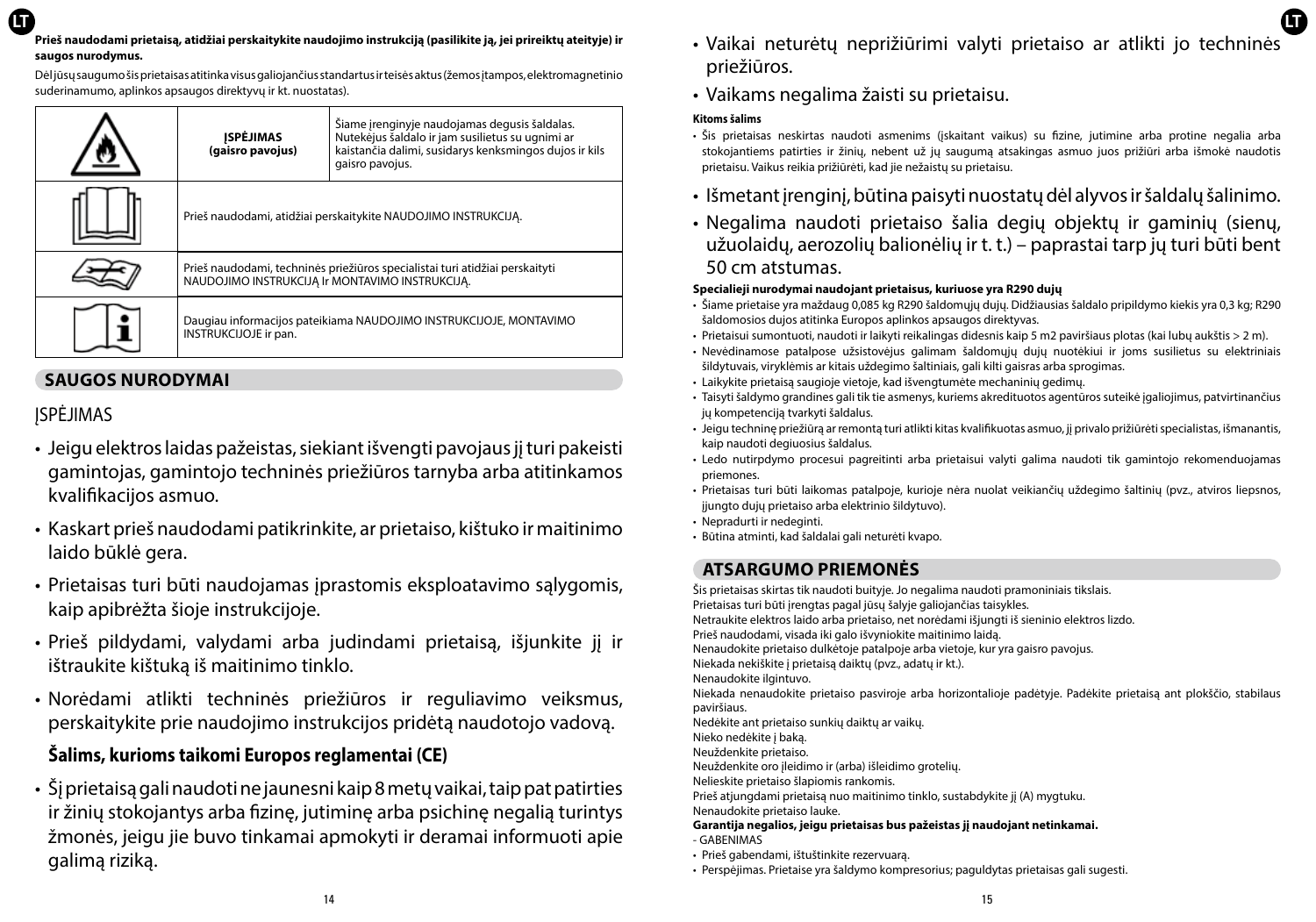- **LT**
	- Po gabenimo bent valanda neijunkite prietaiso.
	- LAIKYMAS
	- Jeigu prietaiso nenaudojate, padėkite jį gerai vėdinamoje, naudojimo patalpos specifikacijas atitinkančioje patalpoje, atokiau nuo drėgmės.
	- Atsargiai ištuštinkite vandens rezervuarą.

### **NURODYMAI, KAIP NAUDOTI**

Patalpoje esantys elektros įrenginiai, taip pat prietaiso montavimas ir naudojimas turi atitikti jūsų šalyje galiojančius standartus.

Prieš naudodami pirmą kartą patikrinkite, ar prietaiso įtampa, dažnis ir galia yra suderinami su jūsų elektros tinklu. Prietaisą reikia jungti į įžemintą elektros lizdą. Tai I klasės prietaisas.

Prieš įjungdami prietaisą, įsitikinkite, ar:

- prietaisas pastatytas pagal šioje instrukcijoje pateikiamus nurodymus;
- oro įleidimo ir (arba) išleidimo grotelės yra visiškai neuždengtos;
- prietaisas stovi ant stabilaus, horizontalaus paviršiaus;
- plūdė turi laisvai judėti bake.

Nedėkite prietaiso po drabužiu ar kitu objektu, dėl kurio į jį gali nukristi vandens. **Pastaba.** Nenaudojamą prietaisą rekomenduojama atjungti nuo maitinimo šaltinio.

#### **Filtro keitimas**

Kai kurie modeliai parduodami su dalelių filtru. Dėl gabenimo ir laikymo sąlygų filtras gali kurį laiką skleisti silpną kvapą. Jo negalima valyti ir naudoti pakartotinai. Niekada neplaukite vandeniu. Keisti filtrą rekomenduojama kas metus. Jei norite atsinaujinti turimą filtrą, maloniai prašome kreiptis į paskirtą aptarnavimo centrą. Kad prietaisas veiktų kuo geriau, naudokite tik bendrovės Tefal gaminamus filtrus.

### **IŠKILUS PROBLEMAI**

Niekada neardykite prietaiso patys. Blogai pataisytas prietaisas gali būti pavojingas naudotojui. Nenaudokite prietaiso ir susiekite su patvirtintu techninio aptarnavimo centru, jeigu: • prietaisas sulūžo;

- įrenginys arba jo maitinimo laidas yra pažeistas;
- prietaisas veikia netinkamai.

Patvirtintų aptarnavimo centrų sąrašą rasite TEFAL tarptautinės garantijos kortelėje.

### **PADĖKITE APSAUGOTI APLINKĄ!**

- Prietaise yra vertingų medžiagų, kurias galima perdirbti.
- Palikite jį atliekų surinkimo punkte arba patvirtintame techninio aptarnavimo centre, kur jis bus tinkamai utilizuotas.

**Šią instrukciją taip pat rasite interneto svetainėje www.tefal.com**

#### **Pirms ierīces lietošanas rūpīgi izlasiet instrukciju un drošības norādījumus un saglabājiet lietošanas instrukciju uzziņai.**

**LV**

Rūpējoties par Jūsu drošību, šī ierīce atbilst visiem piemērojamajiem standartiem un noteikumiem (direktīvām, kas saistītas ar zemsprieguma, elektromagnētiskās saderības, apkārtējās vides u.c. prasībām).

| <b>BRĪDINĀJUMS</b><br>(Aizdegšanās risks)                                                                           | Šajā ierīcē tiek izmantots uzliesmojošs aukstumaģents.<br>Ja aukstumaģents noplūst un nonāk saskarē ar uguni<br>vai sildošu detalu, tas veidos kaitīgu gāzi, un radīsies<br>aizdegšanās risks. |
|---------------------------------------------------------------------------------------------------------------------|------------------------------------------------------------------------------------------------------------------------------------------------------------------------------------------------|
| Pirms ekspluatācijas uzmanīgi izlasiet LIETOŠANAS INSTRUKCIJU                                                       |                                                                                                                                                                                                |
| Apkopes personālam pirms ekspluatācijas rūpīgi jāizlasa EKSPLUATĀCIJAS<br>INSTRUKCIJAS UN UZSTĀDĪŠANAS ROKASGRĀMATA |                                                                                                                                                                                                |
| Papildu informācija ir pieejama EKSPLUATĀCIJAS INSTRUKCIJĀS, UZSTĀDĪŠANAS<br>ROKASGRĀMATĀ un līdzīgā dokumentācijā  |                                                                                                                                                                                                |

### **DROŠĪBAS INSTRUKCIJAS**

### BRĪDINĀJUMS

- Ja barošanas vads ir bojāts, tā nomaiņa jāveic ražotājam, ražotāja pēcpārdošanas apkalpošanas centram vai līdzīgi kvalificētai personai, lai nepieļautu apdraudējumu.
- Pirms lietošanas vienmēr pārbaudiet, vai ierīce, kontaktspraudnis un strāvas vads ir labā stāvoklī.
- Ierīce jāizmanto normālas ekspluatācijas apstākļos, kas norādīti šajās instrukcijās.
- Pirms uzpildīšanas, tīrīšanas vai pārvietošanas izslēdziet ierīci un atvienojiet no strāvas avota.
- Informāciju par apkopes un regulēšanas darbībām lūdzam lasīt iekārtai pievienotajā lietošanas pamācībā.

### **Valstīm, uz kurām attiecas Eiropas regulas (CE):**

• Šo ierīci var izmantot bērni, ja tie ir vismaz 8 gadus veci, kā arī cilvēki, kuriem nav pieredzes un zināšanu vai kuru fiziskās, maņu vai garīgās spējas ir samazinātas, ja vien tie ir atbilstoši apmācīti un pienācīgi informēti par saistītajiem riskiem.